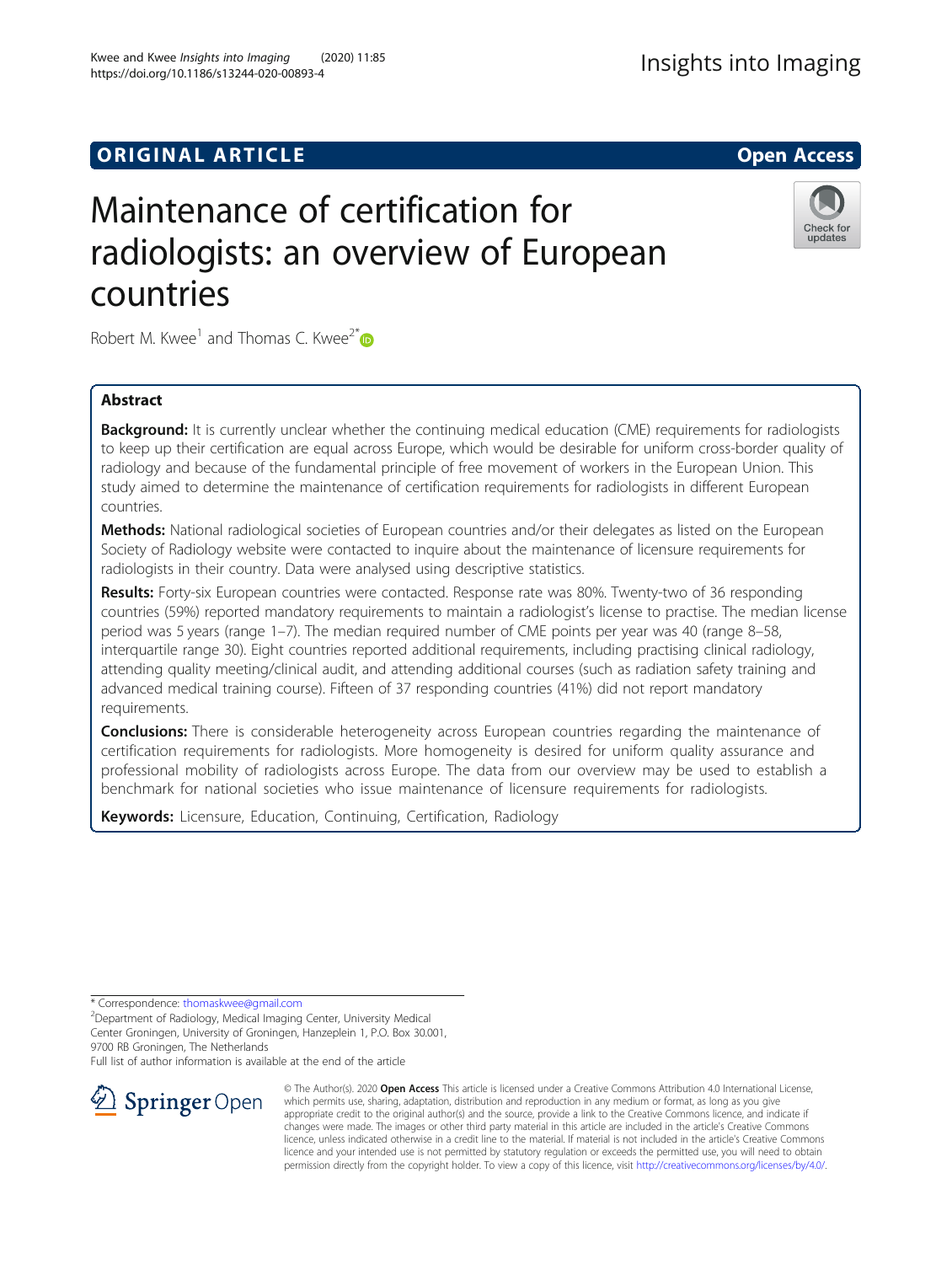## Key points

- Fifty-nine percent of European countries have mandatory requirements to maintain a radiologist's license to practise.
- In these European countries, radiologists are required to obtain at least 8 up to 58 (median 40) CME credits per year.
- Standardisation of maintenance of certification requirements is desired for more uniform quality and interchangeability of radiologists across Europe.

## Introduction

Radiologists have to undergo intensive training and assessment in order to get accredited by pertinent governing bodies [[1\]](#page-6-0). In Europe, radiology training takes on average 5 years (range 2–6 years), whereas subspecialty fellowship training is offered in just over half of European countries [[1\]](#page-6-0). The ESR has defined the training requirements for trainees in radiology [\[2](#page-6-0)]. In 2011, the European Society of Radiology (ESR) created the European Diploma in Radiology (EDiR), which serves the standardisation and accreditation of radiologists across European borders [[3,](#page-6-0) [4\]](#page-6-0). From the times of Hippocrates, medical doctors have taken oaths to keep their knowledge and skills up-to-date [\[5](#page-6-0)]. The importance of keeping up with knowledge and new developments is selfevident to maintain an adequate level of patient care. As progress in medicine becomes ever faster, the necessity to update ones knowledge is even greater [\[5](#page-6-0)]. This especially holds true for radiology, where new knowledge is being developed at an increasingly rapid rate owing to technological advances [\[6](#page-6-0), [7\]](#page-6-0). The process of continuing medical education (CME) is a part of every physician's professional growth, development, and lifelong learning [[8,](#page-6-0) [9\]](#page-6-0). It aids the radiologist in keeping current with new techniques, procedures, and information [[8\]](#page-6-0). To our knowledge, however, it is not clear yet whether the CME requirements for radiologists to keep up their certification are equal across Europe. Equal CME requirements would be desirable for uniform cross-border quality of radiology and because of the fundamental principle of free movement of workers in the European Union (EU)  $[10]$  $[10]$ . Therefore, the purpose of our study was to determine the maintenance of certification requirements for radiologists in different European countries.

#### Methods

Ethics committee approval was not applicable for this study. This study was driven by personal interest and not an ESR initiative. The authors who analysed and interpreted the data (R.M.K. and T.C.K.) had no conflicts of interest with regard to this study.

## Data collection and analysis

National radiological societies of European countries and/or their delegates as listed on the ESR website [[11](#page-6-0)] were contacted by email and asked the following single question: "What are the requirements for a radiologist to keep his/her license to practise in your country (e.g. required continuing medical education [CME] points per which time period, minimum number of working hours, etc.)?" Although some countries are geographically not located in Europe but in Asia, they are all ESR member societies and tend to join the ESR activities. These countries were also included under the umbrella of "Europe at large." Emails were initially sent out mid-January 2020. In case of no initial response, repeated emails were sent up to two times within 1 month. In our analyses, 1 h of reportedly required educational activity was regarded to correspond to 1 CME credit [\[12](#page-6-0)]. Data were analysed using descriptive statistics.

## Results

Forty-six European countries were contacted. Contact email addresses of Kyrgyzstan and Moldova were not available. Responses were received from 37/46 national radiological societies of European countries (80% response rate) (Fig. [1\)](#page-2-0), which were included in the analyses. An overview of the responses is displayed in Table [1.](#page-3-0) Twentytwo of 37 responding countries (59%) reported mandatory requirements to maintain a radiologist's license to practise. Accordingly, 15 of 37 responding countries (41%) did not report mandatory requirements. The median license period was 5 years (range 1–7). The median required number of CME points per year was 40 (range 8–57.6, interquartile range 30). Eight countries reported additional requirements, including practising clinical radiology, attending quality meeting/clinical audit, and attending additional courses (such as radiation safety training and advanced medical training course) (Table [1](#page-3-0)).

## **Discussion**

Our overview shows that there is a wide variation with respect to requirements to maintain a radiologist's license to practise: in 22 of 37 responding European countries, radiologists are required to obtain at least 8 up to 50 (median 40) CME credits per year, whereas in other European countries, radiologists currently keep their license for life without any mandatory CME requirements. Remarkably, such a considerable heterogeneity with regard to certification maintenance has also been reported for other medical specialties [[13](#page-6-0)–[16\]](#page-6-0).

In 2006, Bresolin et al. [[17](#page-6-0)] conducted a survey on maintenance of certification in radiology among 34 countries worldwide [\[17](#page-6-0)]. At that time, CME was requested for radiologists in 13 of 24 responding countries (54%) and requested under certain circumstances in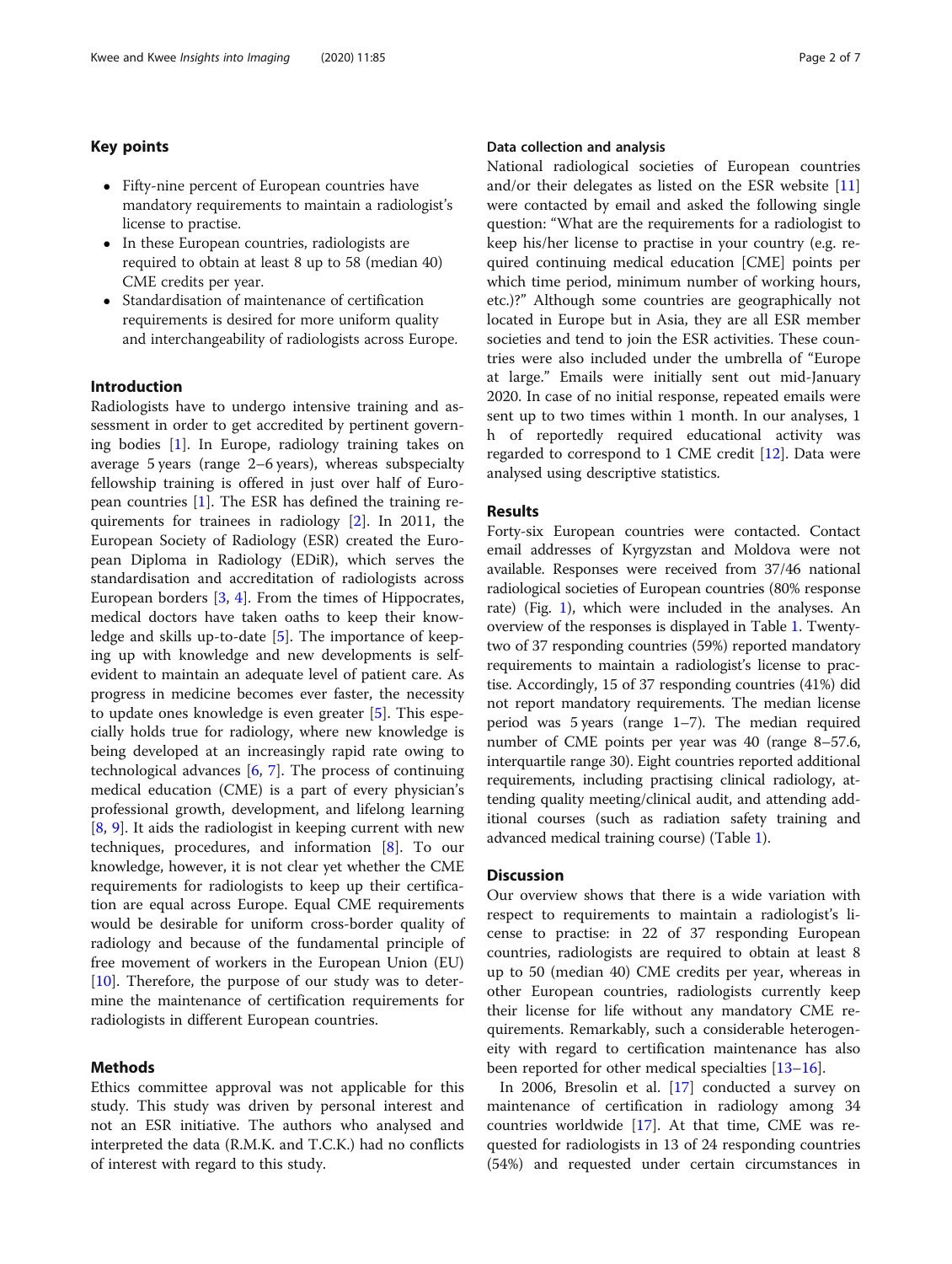<span id="page-2-0"></span>

another four countries (17%) [[17](#page-6-0)]. Interestingly, one third of countries failure to meet the requested CME requirements would not lead to loss of licensure or certification [\[17](#page-6-0)]. It should be noted, though, that there is still no evidence of a causative link between improved health care outcomes and either mandatory or voluntary recertification systems  $[15]$  $[15]$ . It is difficult to compare the study by Bresolin et al. [[17](#page-6-0)] to our current study, because Bresolin et al. [\[17\]](#page-6-0) did not report how many CME credits were required per country and because they included responses of only 7 European countries (Austria, Belgium, Germany, Ireland, Romania, Spain, and the UK) [\[17](#page-6-0)]. Nevertheless, our study shows that Belgium, Germany, Ireland, and the UK currently have mandatory requirements (minimum number CME credits to be obtained and/or participation in quality improvement types of programs). This suggests a trend towards an increased number of European countries with official requirements to maintain a radiologist's license to practise. Accordingly, some Scandinavian countries also responded that they are planning to formalise CME requirements.

Europe can be compared to the USA in terms of size: both consist of multiple countries (Europe) or states (USA). However, the requirements for maintenance of certification for radiologists in the United States of America (USA) are more uniform than among European countries. Although every state medical board has slightly different CME requirements [\[18\]](#page-6-0), the umbrella organisation for radiologists in the USA, the American

Board of Radiology (ABR), requires radiologists to attain 75 CME credits every 3 years to satisfy maintenance of certification. At least 25 of these 75 CME credits must be from self-assessment CME activities, which are primarily podium presentations with a post-session assessment instrument [\[19](#page-6-0)]. In addition, besides having a valid and unrestricted licensure in all states, radiologists should pass the ABR's online longitudinal assessment and complete at least one practice quality improvement project or participatory quality improvement activity every 3 years [[19](#page-6-0)]. All the provinces in Canada have equal CME requirements for radiologists [\[20](#page-6-0)], which is also the case in Oceania [\[21](#page-6-0)]. More uniformity in Europe would be desirable for uniform radiology quality and professional mobility of radiologists across European countries. However, the current systems of licensing and registration of medical doctors within the EU, which are controlled by national regulatory bodies, are diverse and complex  $[13-16]$  $[13-16]$  $[13-16]$ . The ESR could, similar to the EDiR initiative [\[3](#page-6-0), [4\]](#page-6-0), play a future leading role to achieve uniformity in maintenance of certification for radiologists across Europe.

Our study has some potential limitations. First, we did not receive a response from all countries. However, the response rate of 80% can be considered high [[22,](#page-6-0) [23](#page-6-0)]. Moreover, even a 100% response rate would not change the main result. Second, our study presents a current overview of national regulations, which may change in the near future. Third, 8 European countries reported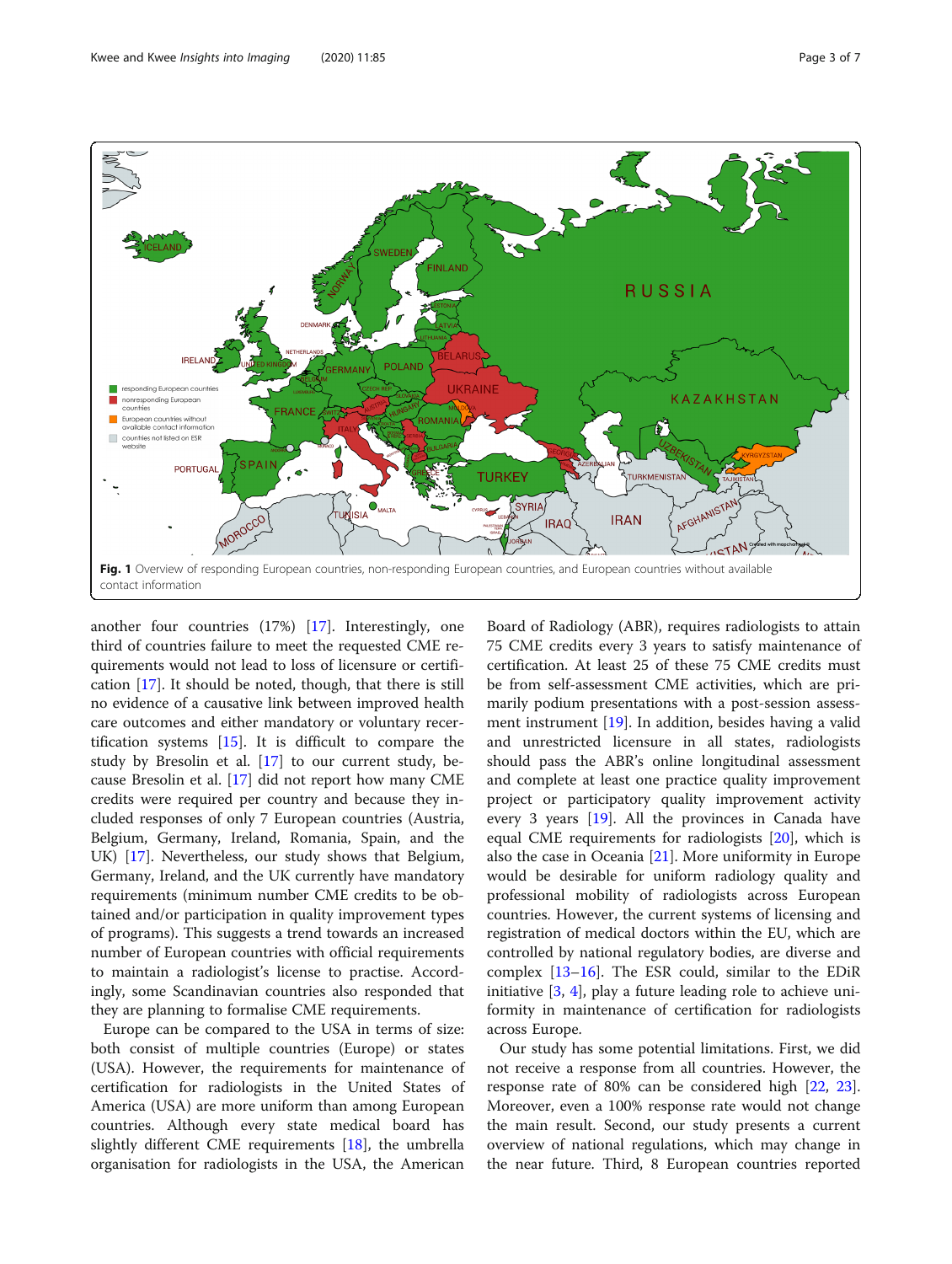| ٢                                                            |  |
|--------------------------------------------------------------|--|
|                                                              |  |
|                                                              |  |
| j                                                            |  |
|                                                              |  |
| i                                                            |  |
| j                                                            |  |
| i                                                            |  |
| .<br>.<br>.                                                  |  |
|                                                              |  |
| í                                                            |  |
|                                                              |  |
|                                                              |  |
| ï                                                            |  |
|                                                              |  |
| 1                                                            |  |
|                                                              |  |
|                                                              |  |
| $\overline{\phantom{a}}$<br>ï                                |  |
|                                                              |  |
|                                                              |  |
|                                                              |  |
|                                                              |  |
|                                                              |  |
|                                                              |  |
| ١                                                            |  |
|                                                              |  |
|                                                              |  |
| ׇ֚֬֕                                                         |  |
| ļ                                                            |  |
| ١                                                            |  |
| I                                                            |  |
|                                                              |  |
|                                                              |  |
| $\ddot{\phantom{0}}$                                         |  |
| I<br>ı                                                       |  |
|                                                              |  |
|                                                              |  |
| ֖֖֖֖֖֖֧ׅ֧ׅ֧֪֪ׅ֖֧֧֪֪֪֪֪֪֪֪֪֧֚֚֚֚֚֚֚֚֚֚֚֚֚֚֚֚֚֚֚֚֚֚֚֬֝֝֝֓֝֓֞֝֬ |  |
|                                                              |  |
|                                                              |  |
| 5                                                            |  |
|                                                              |  |
|                                                              |  |
| ֖֖֖֚֚֚֚֚֚֚֡                                                  |  |
| ١                                                            |  |
|                                                              |  |
|                                                              |  |
| ī<br>٢                                                       |  |
| ٢<br>d                                                       |  |
| J                                                            |  |
| l<br>֧֧֠֜֡                                                   |  |
| I<br>)                                                       |  |
| l                                                            |  |
|                                                              |  |
|                                                              |  |
| able<br>I                                                    |  |

<span id="page-3-0"></span>

| Country                   | Required number of CME credits                                                                                                                                                                                     | Additional requirements                                                                                                | License period               | Average CME credits required<br>per year |
|---------------------------|--------------------------------------------------------------------------------------------------------------------------------------------------------------------------------------------------------------------|------------------------------------------------------------------------------------------------------------------------|------------------------------|------------------------------------------|
| Albania                   | 250                                                                                                                                                                                                                | Practising clinical radiology for 40 h per week                                                                        | 5years                       | 50                                       |
| Austria                   | Unknown (no response)                                                                                                                                                                                              | Unknown (no response)                                                                                                  | Unknown (no response)        | Unknown (no response)                    |
| Armenia                   | Unknown (no response)                                                                                                                                                                                              | Unknown (no response)                                                                                                  | Unknown (no response)        | Unknown (no response)                    |
| Belarus                   | Unknown (no response)                                                                                                                                                                                              | Unknown (no response)                                                                                                  | Unknown (no response)        | Unknown (no response)                    |
| Belgium                   | -6 (required for federal agency for<br>nuclear control, mean 2 per year)<br>mean 3 per year] in ethics and<br>-60 (other, of which at least 9<br>economy)                                                          | -Production performance of at least 1250 "prestaties"*<br>-Attending 2 local quality group meetings per year           | 3 years                      | $\mathfrak{D}$                           |
| Herzegovina<br>Bosnia and | $\infty$                                                                                                                                                                                                           | None                                                                                                                   | 5 years                      | $\approx$                                |
| Bulgaria                  | None                                                                                                                                                                                                               | None                                                                                                                   | $\lessapprox$                | $\frac{4}{2}$                            |
| Croatia                   | 120                                                                                                                                                                                                                | None                                                                                                                   | 6years                       | $\gtrsim$                                |
| Cyprus                    | Unknown (no response)                                                                                                                                                                                              | Unknown (no response)                                                                                                  | Unknown (no response)        | Unknown (no response)                    |
| Czech Republic            | None                                                                                                                                                                                                               | None                                                                                                                   | $\frac{1}{2}$                | $\stackrel{\triangle}{\geq}$             |
| Denmark                   | None                                                                                                                                                                                                               | None                                                                                                                   | $\lessapprox$                | $\lessapprox$                            |
| Estonia                   | None                                                                                                                                                                                                               | None                                                                                                                   | $\stackrel{\triangle}{\geq}$ | $\lessgtr$                               |
| Finland                   | 40 (radiation safety training)                                                                                                                                                                                     | None                                                                                                                   | 5years                       | $\infty$                                 |
| France                    | None                                                                                                                                                                                                               | None                                                                                                                   | $\frac{1}{2}$                | $\lessapprox$                            |
| Georgia                   | Unknown (no response)                                                                                                                                                                                              | Unknown (no response)                                                                                                  | Unknown (no response)        | Unknown (no response)                    |
| Germany                   | 200                                                                                                                                                                                                                | S<br>Attending 1 refresher course in radiation safety per<br>- Attending 1 radiation safety training per year<br>years | 5 years                      | $\Theta$                                 |
| Greece                    | None                                                                                                                                                                                                               | None                                                                                                                   | $\frac{1}{2}$                | $\lessapprox$                            |
| Hungary                   | 250                                                                                                                                                                                                                | Practising clinical radiology without any specific<br>requirements                                                     | 5years                       | 50                                       |
| Iceland                   | None                                                                                                                                                                                                               | None                                                                                                                   | $\lessgtr$                   | $\lessgtr$                               |
| Ireland                   | desired 2 in research and teaching)<br>and skills], minimum 20 internal<br>[maintenance of knowledge<br>5 personal learning, and a<br>50 (minimum 20 external<br>development], minimum<br>[practice evaluation and | Attending 1 clinical audit (equals 12 CME credits)                                                                     | 1 year                       | S                                        |
| Israel                    | None                                                                                                                                                                                                               | None                                                                                                                   | $\frac{1}{2}$                | ≸                                        |
| kaly                      | Unknown (no response)                                                                                                                                                                                              | Unknown (no response)                                                                                                  | Unknown (no response)        | Unknown (no response)                    |
| Kazakhstan                | 108 to 216 (depending on the                                                                                                                                                                                       | None                                                                                                                   | 5 years                      | 21.6 to 43.2                             |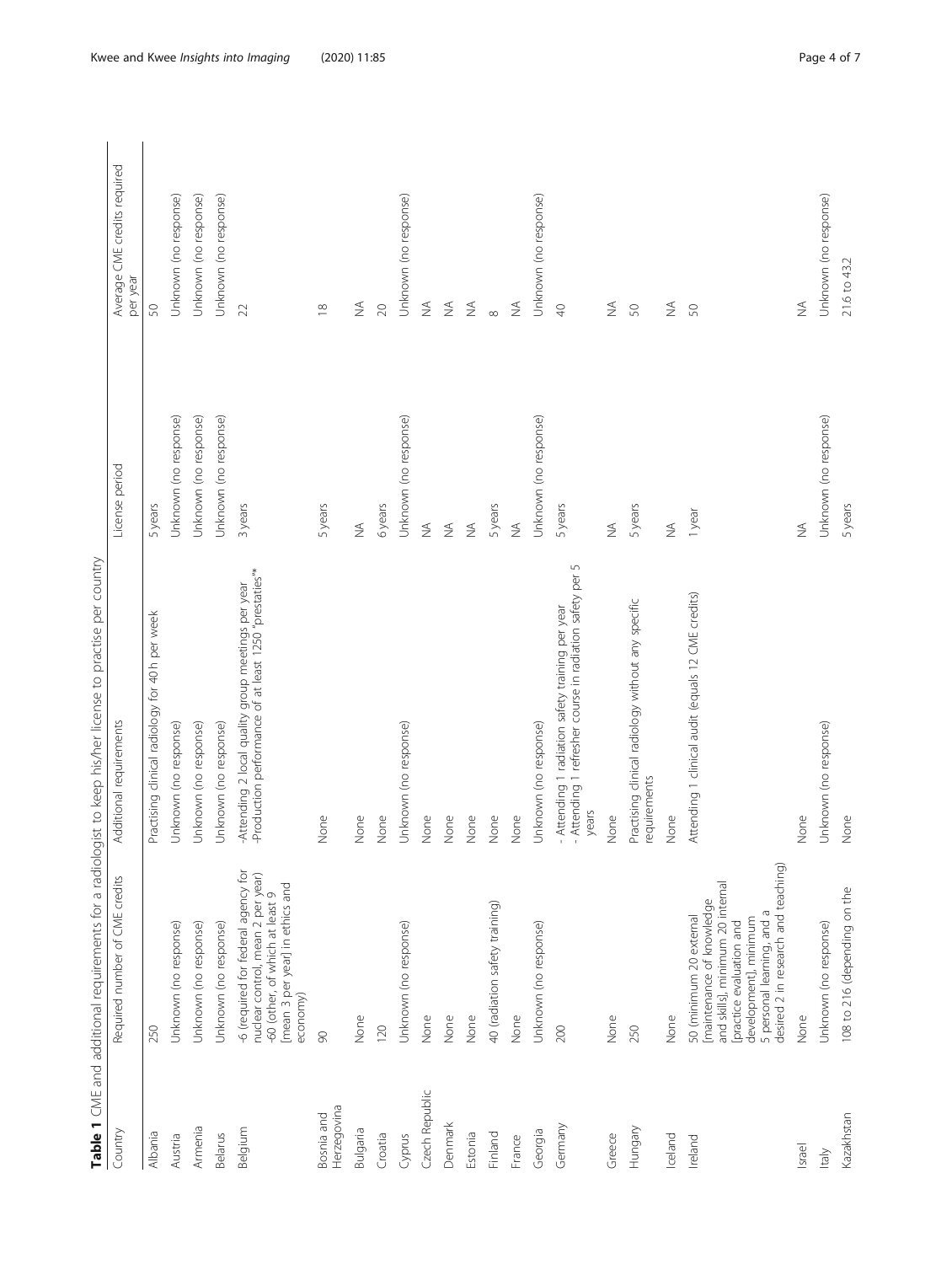|                 |                                                                                                                                       | Table 1 CME and additional requirements for a radiologist to keep his/her license to practise per country (Continued)                         |                                               |                                               |
|-----------------|---------------------------------------------------------------------------------------------------------------------------------------|-----------------------------------------------------------------------------------------------------------------------------------------------|-----------------------------------------------|-----------------------------------------------|
| Country         | Required number of CME credits                                                                                                        | Additional requirements                                                                                                                       | License period                                | Average CME credits required<br>per year      |
|                 | ultrasound, CT/MRI, and/or nuclear<br>specialties required: radiography,<br>medicine)                                                 |                                                                                                                                               |                                               |                                               |
| Kosovo          | 100                                                                                                                                   | None                                                                                                                                          | 5 years                                       | $\infty$                                      |
| Kyrgyzstan      | Unknown (no contact information<br>available)                                                                                         | Unknown (no contact information available)                                                                                                    | Unknown (no contact information<br>available) | Unknown (no contact information<br>available) |
| Latvia          | 250 (at least 60% in radiology)                                                                                                       | None                                                                                                                                          | 5 years                                       | SO,                                           |
| Lithuania       | 120                                                                                                                                   | None                                                                                                                                          | 5years                                        | 24                                            |
| Luxembourg      | None**                                                                                                                                | None                                                                                                                                          | $\frac{1}{2}$                                 | $\lessgtr$                                    |
| North Macedonia | Unknown (no response)                                                                                                                 | Unknown (no response)                                                                                                                         | Unknown (no response)                         | Unknown (no response)                         |
| Malta           | None                                                                                                                                  | None                                                                                                                                          | $\lessapprox$                                 | $\stackrel{\triangle}{\geq}$                  |
| Moldava         | Unknown (no contact information<br>available)                                                                                         | Unknown (no contact information available)                                                                                                    | Unknown (no contact information<br>available) | Unknown (no contact information<br>available) |
| Montenegro      | in one calendar year may not be less<br>number of CME points accumulated<br>120 (at least 72 in radiology, the<br>than 10)***         | None                                                                                                                                          | 7 years                                       | 17.1                                          |
| The Netherlands | 200 (with a maximum of 50 that can<br>non-imaging medical specialties)<br>be counted in from continued<br>education provided by other | - Practising clinical radiology at least 16 h per week<br>Attending 1 clinical audit<br>Participation in individual<br>performance evaluation | 5 years                                       | $\Theta$                                      |
| Norway          | None                                                                                                                                  | None                                                                                                                                          | $\frac{1}{2}$                                 | $\frac{1}{2}$                                 |
| Poland          | 25                                                                                                                                    | None                                                                                                                                          | 1 year                                        | 25                                            |
| Portugal        | None                                                                                                                                  | None                                                                                                                                          | $\frac{1}{2}$                                 | $\lessgtr$                                    |
| Romania         | 200                                                                                                                                   | None                                                                                                                                          | 5 years                                       | $\bigcirc$                                    |
| Russia          | 250                                                                                                                                   | None                                                                                                                                          | 5 years                                       | SO                                            |
| Serbia          | Unknown (no response)                                                                                                                 | Unknown (no response)                                                                                                                         | Unknown (no response)                         | Unknown (no response)                         |
| Slovakia        | $250***$                                                                                                                              | None                                                                                                                                          | 5 years                                       | SO,                                           |
| Slovenia        | 75                                                                                                                                    | Practising clinical radiology without any specific<br>requirements                                                                            | 7 years                                       | 10.7                                          |
| Spain           | None                                                                                                                                  | None                                                                                                                                          | $\lessapprox$                                 | $\frac{1}{2}$                                 |
| Sweden          | None                                                                                                                                  | None                                                                                                                                          | $\lessapprox$                                 | $\stackrel{\triangle}{\geq}$                  |
| Switzerland     | 150 (at least 50% in radiology)                                                                                                       | None                                                                                                                                          | 3 years                                       | S                                             |
| Turkey          | None                                                                                                                                  | None                                                                                                                                          | $\stackrel{\triangle}{\geq}$                  | $\lessgtr$                                    |
| Ukraine         | Unknown (no response)                                                                                                                 | Unknown (no response)                                                                                                                         | Unknown (no response)                         | Unknown (no response)                         |
| United Kingdom  | 250                                                                                                                                   | None                                                                                                                                          | 5 years                                       | 50                                            |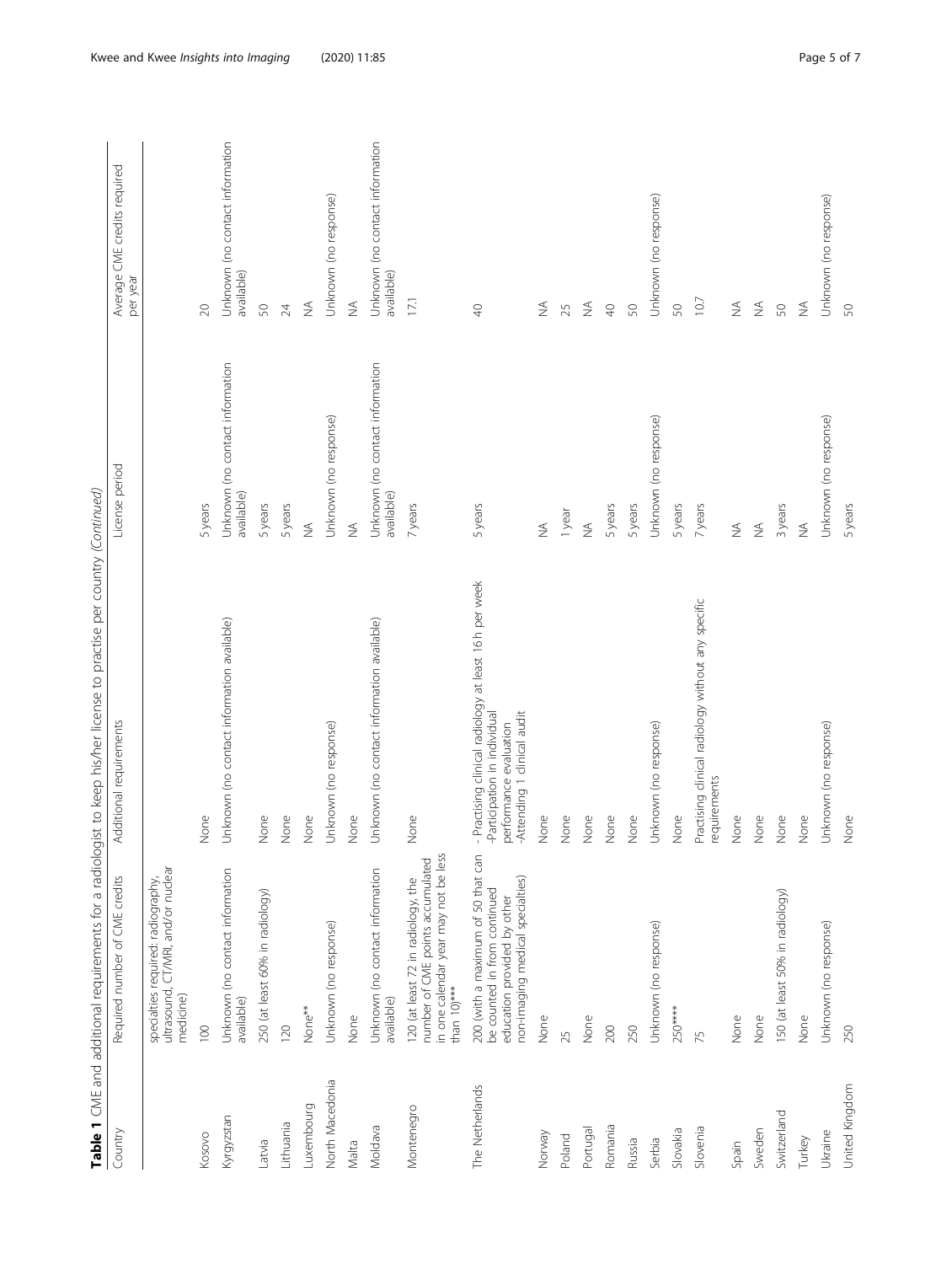Table 1 CME and additional requirements for a radiologist to keep his/her license to practise per country (Continued) Table 1 CME and additional requirements for a radiologist to keep his/her license to practise per country (Continued)

| Average CME credits required<br>per year |                                                                                                               |
|------------------------------------------|---------------------------------------------------------------------------------------------------------------|
| icense perioc                            | years                                                                                                         |
| dditional requirement                    | at the Institute of Advanced Medical<br>Attending 1-month training course<br>raining (equals 144 CME credits) |
| Required number of CME credits           | 288                                                                                                           |
| ountry                                   | Izbekistar                                                                                                    |

CME continuing medical education, NA not applicable

CME continuing medical education, MA not applicable<br>\*Not strictly compulsory, but gives financial benefits (e.g., higher reimbursement of radiologic examinations) \*Not strictly compulsory, but gives financial benefits (e.g., higher reimbursement of radiologic examinations)

\*\*The only exception concerns the national program for breast cancer detection where the radiologists have to read at least 1000 mammograms in this program and do 8 h of CME every year in this specific area<br>\*\*\*If a radiolo \*\*The only exception concerns the national program for breast cancer detection where the radiologists have to read at least 1000 mammograms in this program and do 8 h of CME every year in this specific area \*\*\*If a radiologist earns more than 120 CME points during the license period, he/she may transfer 10 points to the next license period

\*\*\*\*Radiologists can get 100 CME credits for a minimum of 4 years of continuous work in radiology, if less than 4 years, then 25 points for every year completed